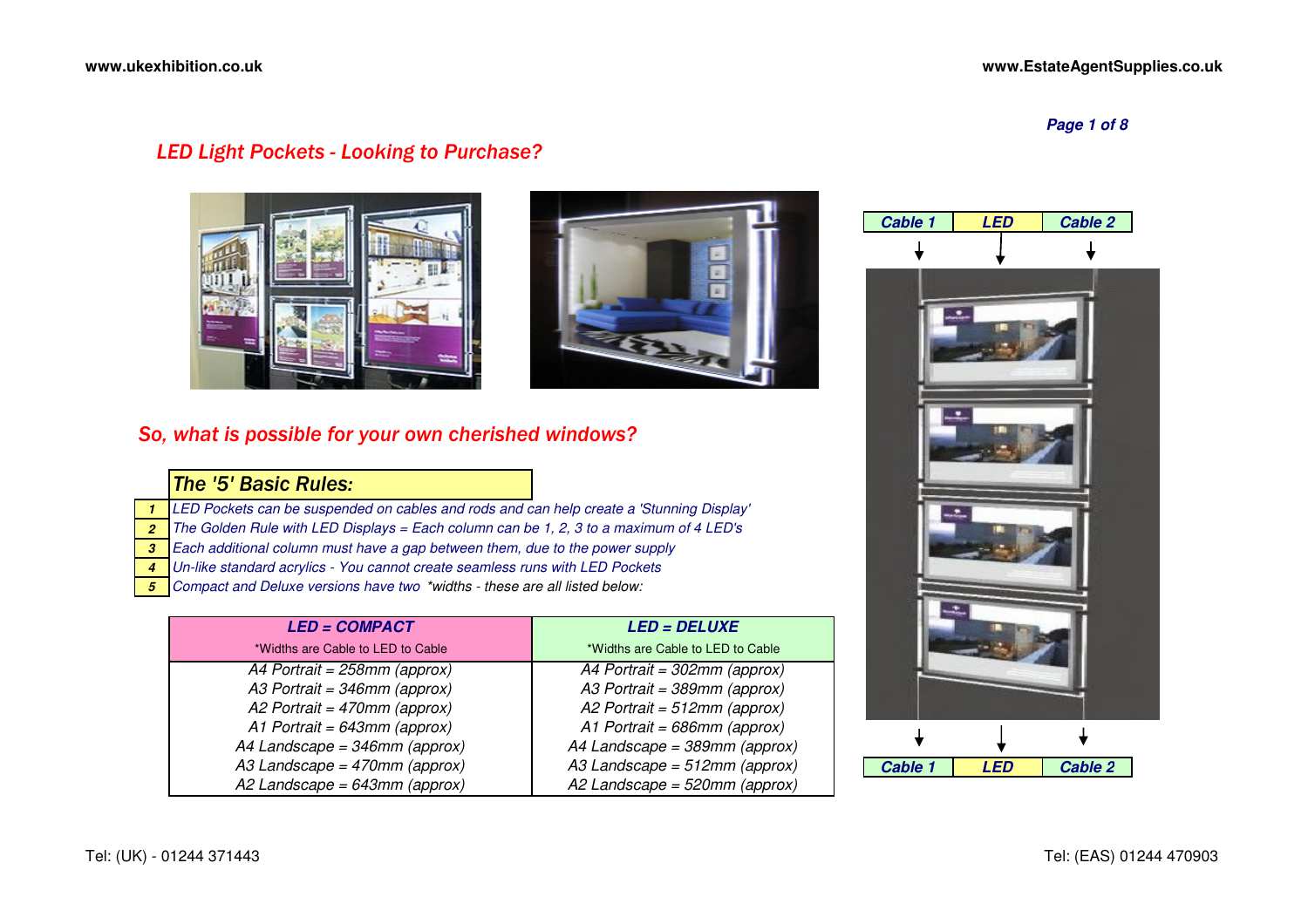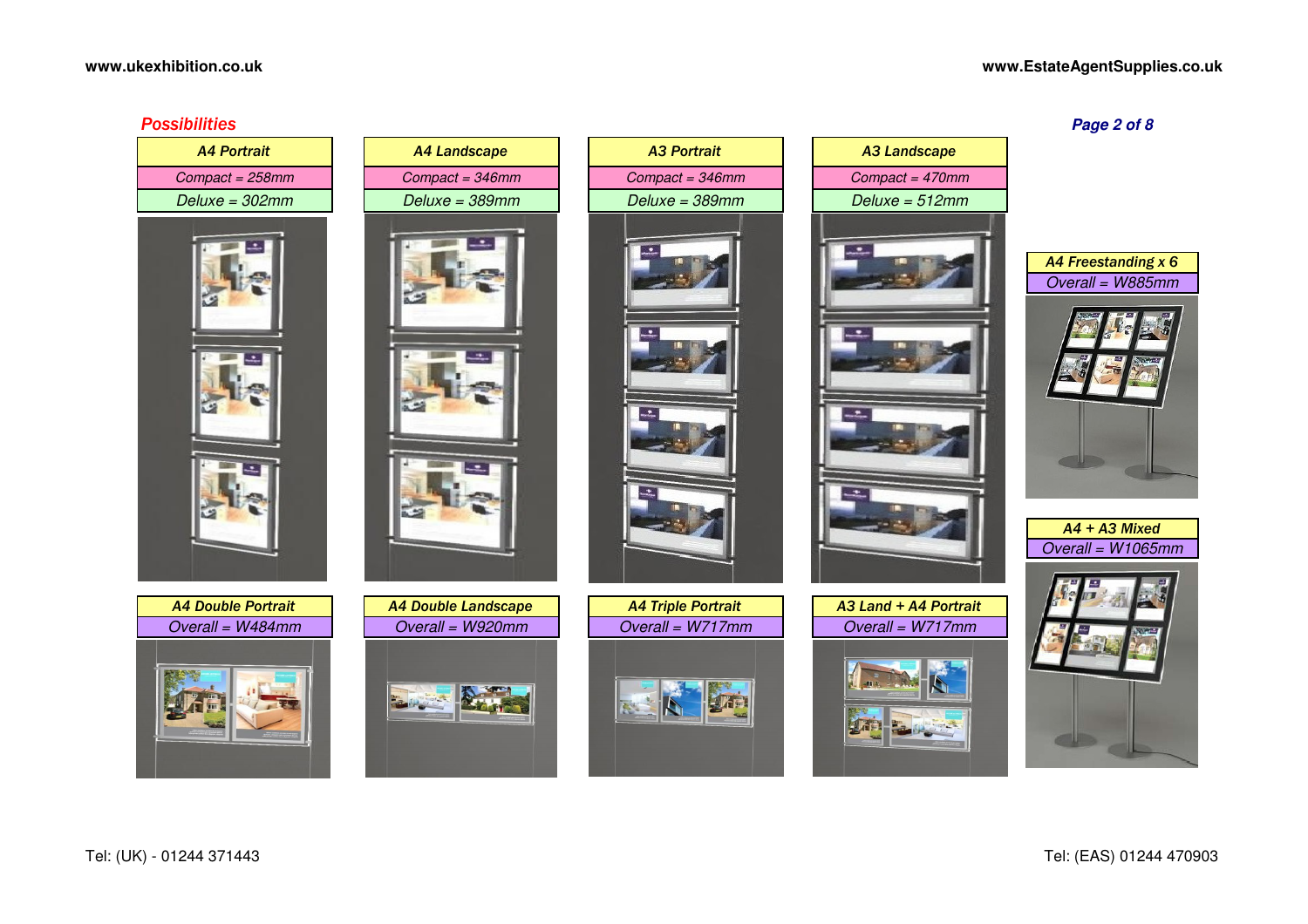**Page 3 of 8**

### *Cable Explanation*

Cable 1 always comes as a standard order unit - designed for '"Windows"

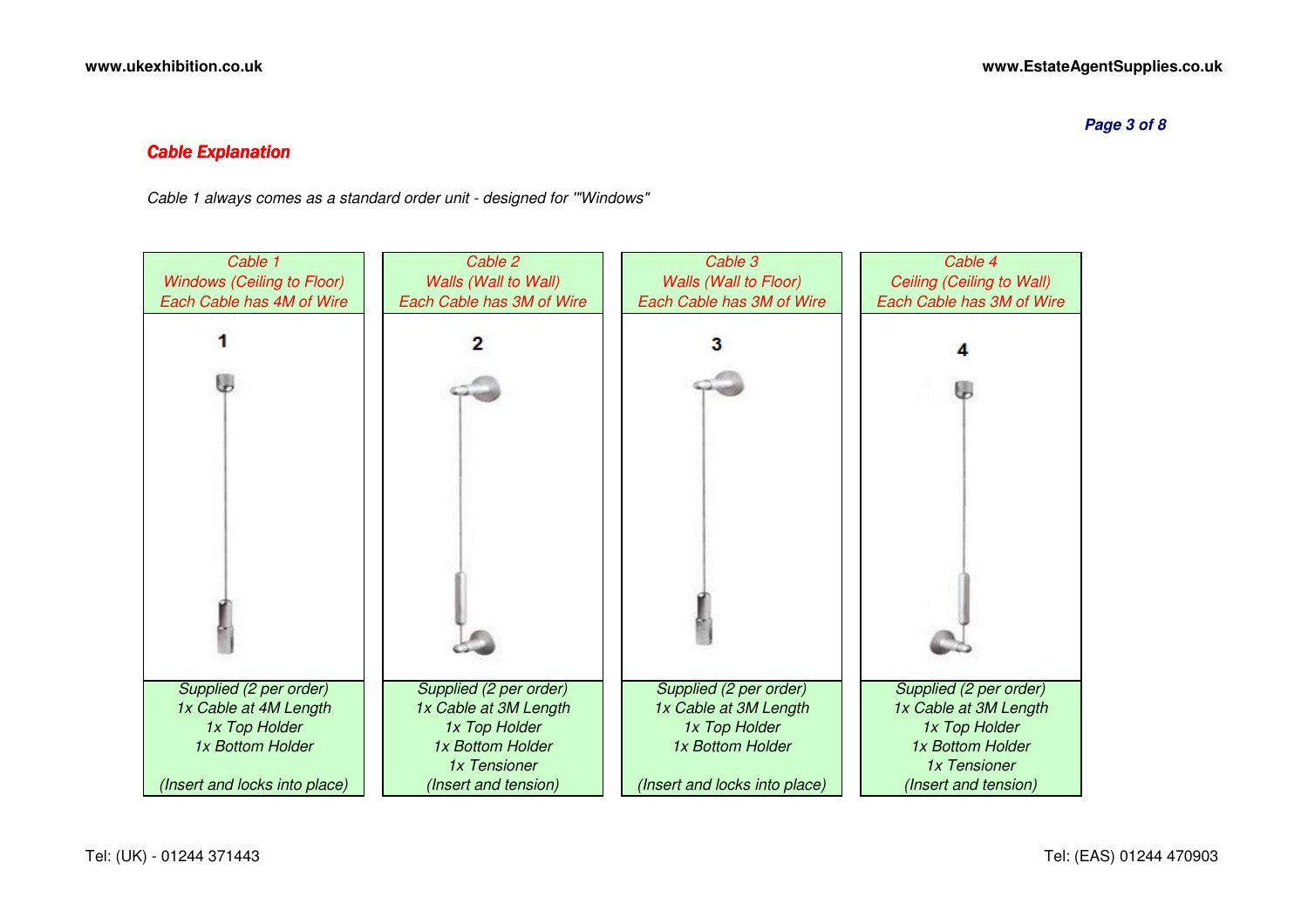#### **www.EstateAgentSupplies.co.uk**









**A4 Portrait**

**A4 Portrait**

**A4 Portrait**

**A4 Portrait**

Deluxe = **<**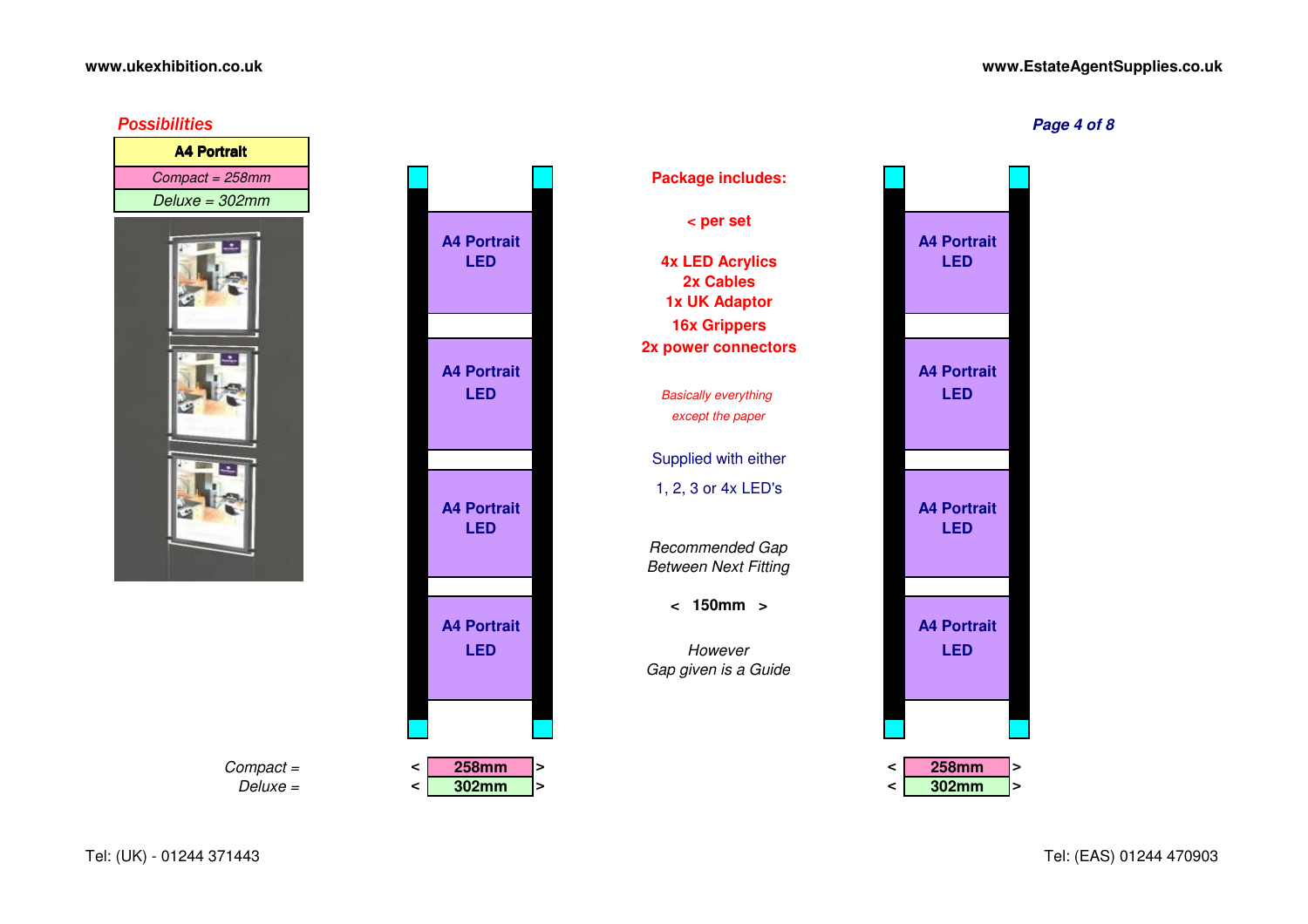#### **www.EstateAgentSupplies.co.uk**



Tel: (UK) - 01244 371443

Tel: (EAS) 01244 470903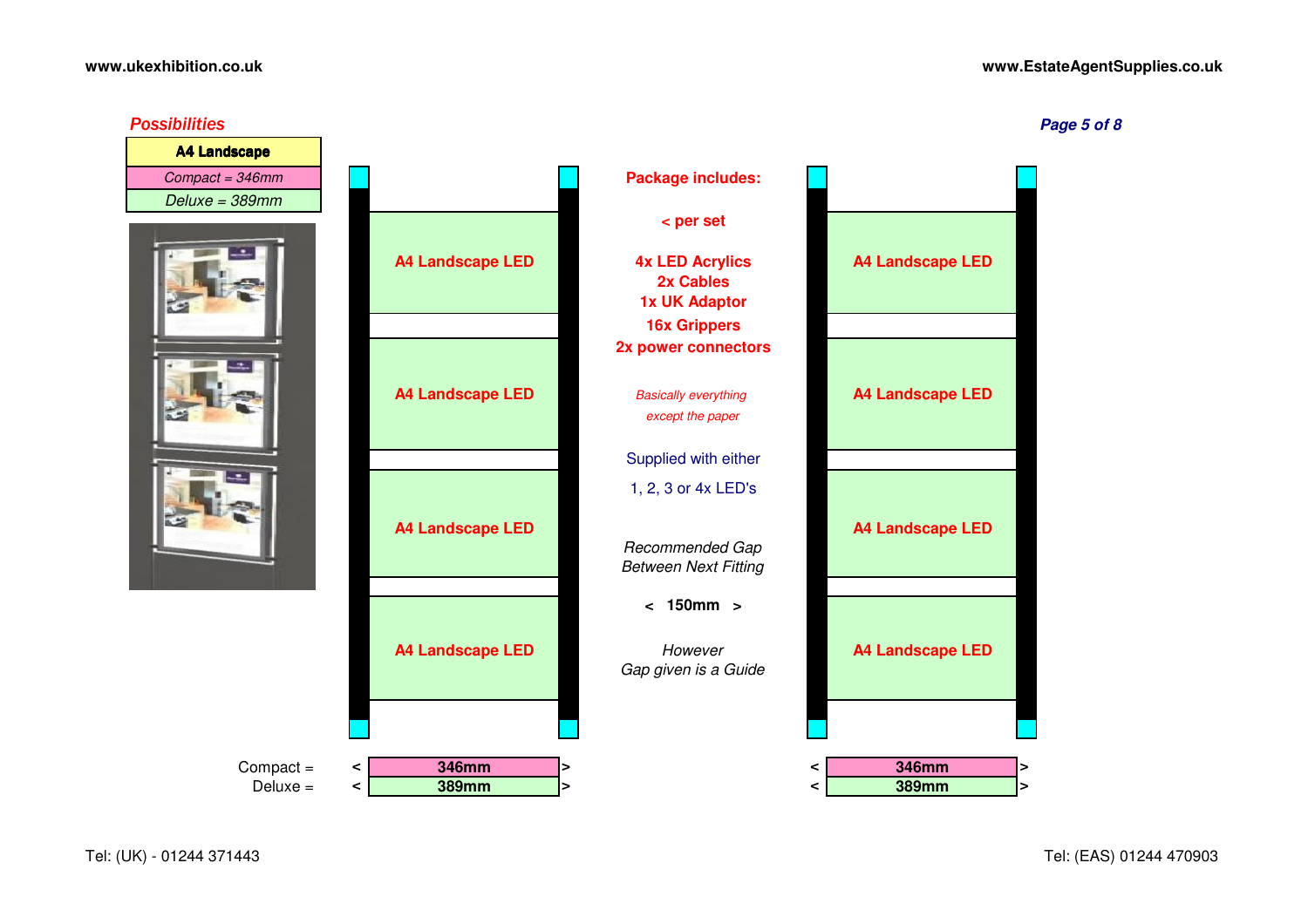#### **www.ukexhibition.co.uk**

#### **www.EstateAgentSupplies.co.uk**



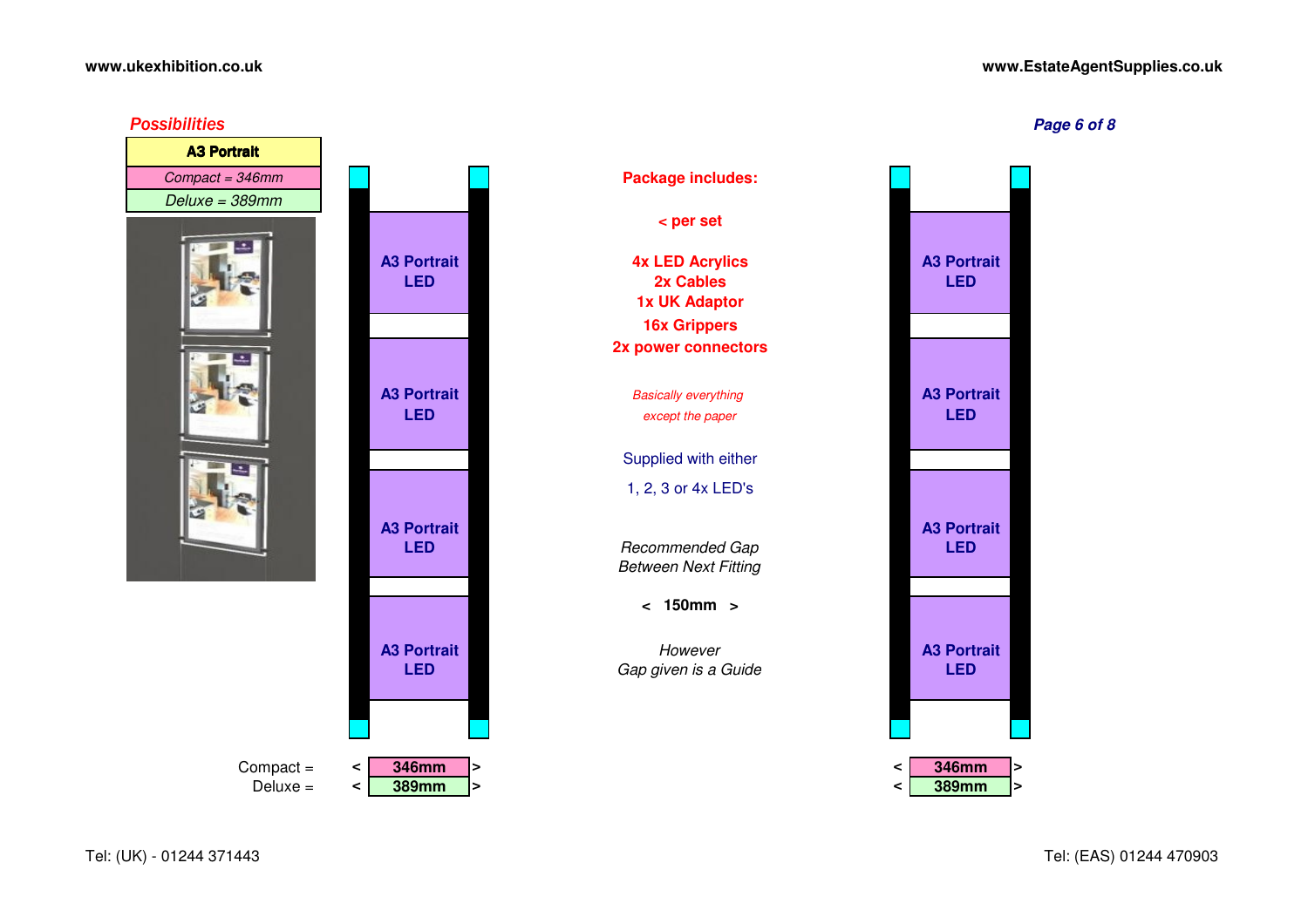#### **www.EstateAgentSupplies.co.uk**

*Possibilities*